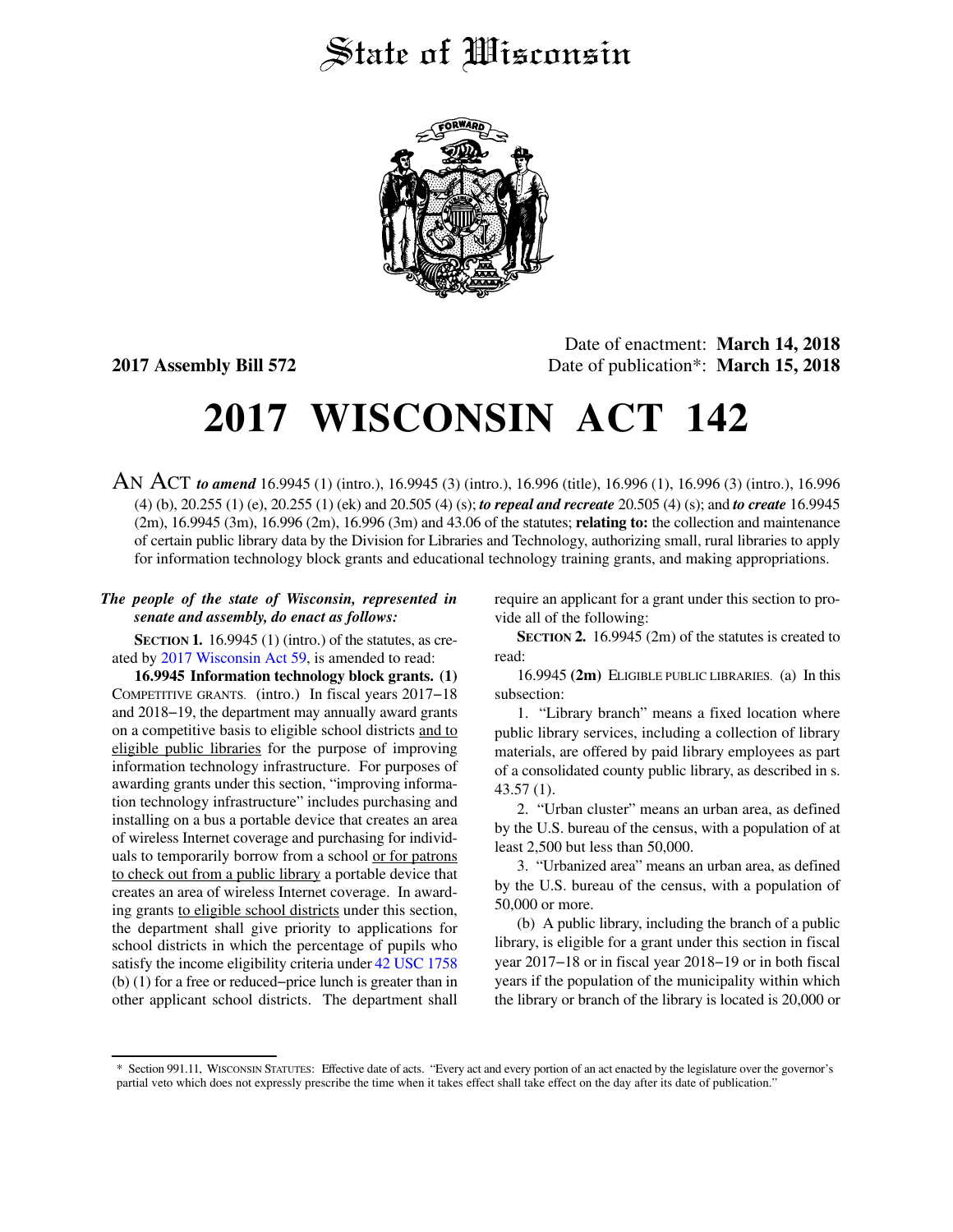### **2017 Wisconsin Act 142** − 2 − 2017 Assembly Bill 572

less and if the public library or branch is located in one of the following areas of the state:

1. A rural territory, as defined by the U.S. bureau of the census, that is one of the following:

a. Less than or equal to 5 miles from an urbanized area.

b. Less than or equal to 2.5 miles from an urban cluster.

2. A rural territory, as defined by the U.S. bureau of the census, that is one of the following:

a. More than 5 miles but less than or equal to 25 miles from an urbanized area.

b. More than 2.5 miles but less than or equal to 10 miles from an urban cluster.

3. A rural territory, as defined by the U.S. bureau of the census, that is more than 25 miles from an urbanized area and also more than 10 miles from an urban cluster.

**SECTION 3.** 16.9945 (3) (intro.) of the statutes, as created by [2017 Wisconsin Act 59](https://docs.legis.wisconsin.gov/document/acts/2017/59), is amended to read:

16.9945 **(3)** MAXIMUM AWARDS TO ELIGIBLE SCHOOL DISTRICTS. (intro.) The total amount the department may award to an eligible school district under sub. (1) during a fiscal biennium may not exceed the following:

**SECTION 4.** 16.9945 (3m) of the statutes is created to read:

16.9945 **(3m)** MAXIMUM AWARDS TO ELIGIBLE PUBLIC LIBRARIES. The total amount the department may award to an eligible public library under sub. (1) during a fiscal biennium may not exceed the following:

(a) If the population of the municipality within which the eligible public library or branch is located is 2,000 or less, \$5,000.

(b) If the population of the municipality within which the eligible public library or branch is located is at least 2,001 but less than 5,000, \$7,500.

(c) If the population of the municipality within which the eligible public library or branch is located is at least 5,000 but less than 20,001, \$10,000.

**SECTION 5.** 16.996 (title) of the statutes is amended to read:

**16.996** (title) **Educational technology teacher training grants.**

**SECTION 6.** 16.996 (1) of the statutes is amended to read:

16.996 **(1)** PURPOSE. The department shall annually award grants to eligible consortia of school districts, to consortia of eligible public libraries, and to eligible public library systems for the costs of training teachers and librarians to use educational technology.

**SECTION 7.** 16.996 (2m) of the statutes is created to read:

16.996 **(2m)** ELIGIBLE PUBLIC LIBRARIES AND PUBLIC LIBRARY SYSTEMS. (a) In this subsection:

1. "Library branch" means a fixed location where public library services, including a collection of library materials, are offered by paid library employees as part of a consolidated county public library, as described in s. 43.57 (1).

2. "Urban cluster" means an urban area, as defined by the U.S. bureau of the census, with a population of at least 2,500 but less than 50,000.

3. "Urbanized area" means an urban area, as defined by the U.S. bureau of the census, with a population of 50,000 or more.

(b) A public library or branch of a public library is an eligible library under this section if the population of the municipality within which the library or branch is located is 20,000 or less and if the public library or branch is located in one of the following areas of the state:

1. A rural territory, as defined by the U.S. bureau of the census, that is one of the following:

a. Less than or equal to 5 miles from an urbanized area.

b. Less than or equal to 2.5 miles from an urban cluster.

2. A rural territory, as defined by the U.S. bureau of the census, that is one of the following:

a. More than 5 miles but less than or equal to 25 miles from an urbanized area.

b. More than 2.5 miles but less than or equal to 10 miles from an urban cluster.

3. A rural territory, as defined by the U.S. bureau of the census, that is more than 25 miles from an urbanized area and also more than 10 miles from an urban cluster.

(c) A consortium of public libraries is eligible for a grant under this section and a public library system is eligible for a grant under this section if all of the following apply:

1. Either of the following apply:

a. The consortium consists of 3 or more eligible public libraries or library branches.

b. The public library system contains 3 or more eligible public libraries or library branches.

2. The consortium or public library system applies for a grant under this section.

**SECTION 8.** 16.996 (3) (intro.) of the statutes is amended to read:

16.996 **(3)** GRANT GRANTS TO ELIGIBLE CONSORTIA OF SCHOOL DISTRICTS: AMOUNT. (intro.) In any year the department awards grants a grant to an eligible consortia of school districts under this section, subject to sub. (4), the department shall pay to each the eligible consortium the sum of the following amounts:

**SECTION 9.** 16.996 (3m) of the statutes is created to read:

16.996 **(3m)** GRANTS TO CONSORTIA OF ELIGIBLE PUB-LIC LIBRARIES AND TO ELIGIBLE PUBLIC LIBRARY SYSTEMS; AMOUNT. In any year the department awards a grant to a consortia of eligible public libraries or to an eligible public library system under this section, the department shall, subject to sub. (4), pay to the consortium of eligible pub-